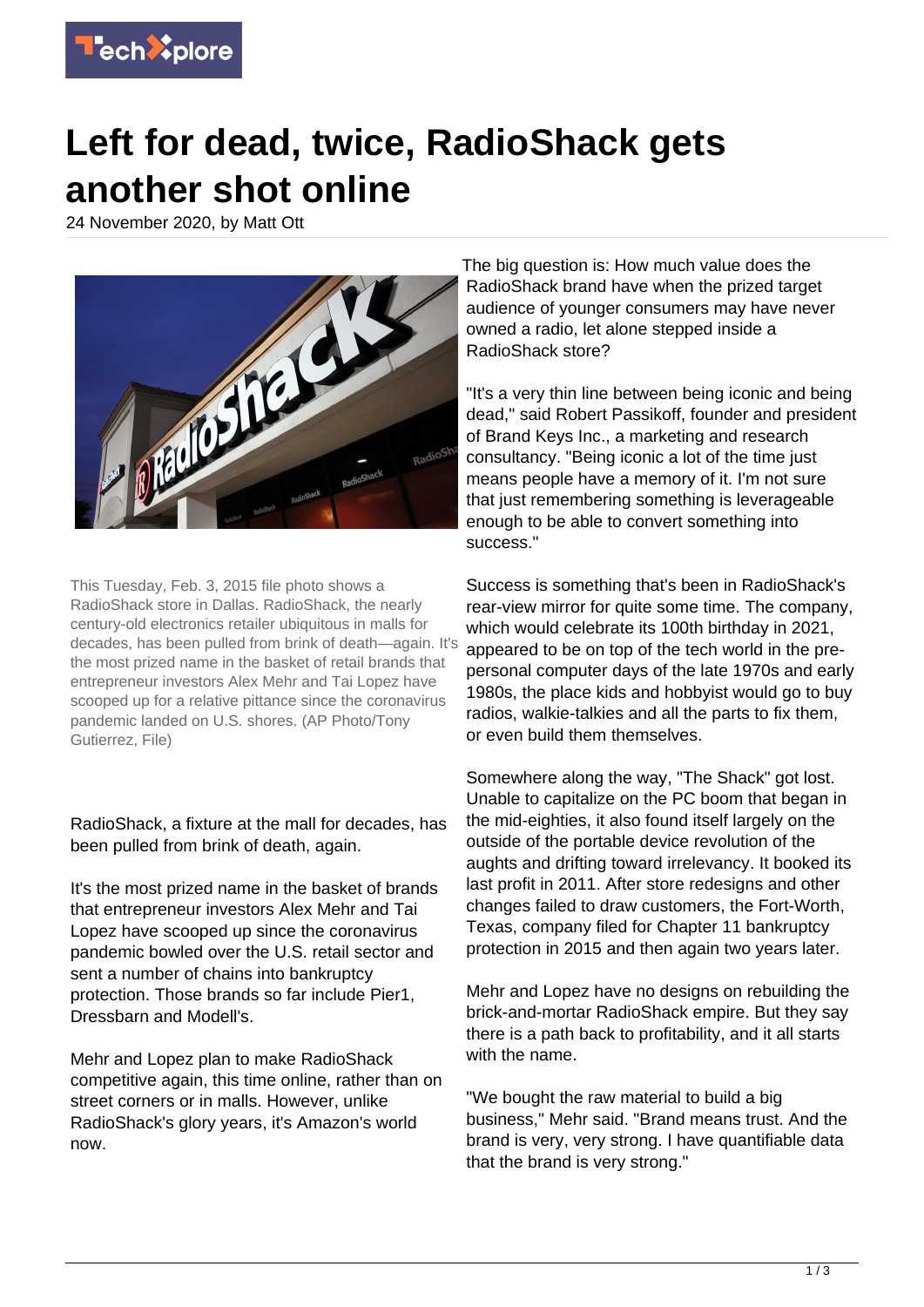

Mehr said REV's formula for measuring public opinion of a brand differs significantly from the way other experts value such things, including their own RadioShack online." polling and analysis of how the company might work in a specific "ecosystem."

The plan, in short, is to build a vast online marketplace on top of the RadioShack brand. Trust in that name will get consumers to the site, where the quality and variety of merchandise will dictate whether or not shoppers click the "Buy" button, they that in other brands, too. So this is yet another say.

Since it was founded in 2019, REV has been in the REV bought RadioShack from General Wireless hunt for other names that could once be described as "household." It's turned Pier1, Dressbarn and Modell's into online-first businesses.

Other bankrupt retailers have found a second life online. The overhead is low and there are people who remain loyal to the brand, even after the store lights go out. But they are typically much reduced affairs. American Apparel, which went bankrupt and open, but operate independently from the REVclosed all its stores a few years ago, now sells hoodies and sweatpants online. Toys R Us, which closed its doors two years ago, opened a couple of small stores and it has a website. However, the Toys R Us site redirects those who want toys to Amazon.com.

REV says that its much leaner RadioShack will sell from its own website and an Amazon storefront. RadioShack was the place to go for batteries. phone chargers and headphones. Those are products that Amazon sells under its own brand name in vast quantities.

And therein lies REV's challenge. Megachains like Walmart and Target have been able to slow Amazon's encroachment, but Amazon is the ultimate disrupter. It has upended industries from tech and grocery, to global shipping.

If Amazon is the biggest threat to some of America's largest corporations, what are the prospects for a relic from the 1980s?

"Amazon is the Death Star," said Allen Adamson, co-founder of the marketing strategy firm Metaforce. "They have everything and it's easy and

fast. There's no need to go to your corner RadioShack to find something, or even to

Yet Mehr doesn't look at Amazon as a competitor. Rather, he said, it's another channel where RadioShack can sell its products.

"It's like a big mall with a lot of traffic," Mehr said. "So I think of Amazon as a partner, and I've done distribution channel for us."

Operations Inc. for an undisclosed amount this year. The former owners have retained a minority stake, betting on the social media marketing expertise of Mehr and Lopez.

The new owners say they hope to have RadioShack.com open for business by the end of the month. About 400 RadioShack locations remain owned parent company.

© 2020 The Associated Press. All rights reserved. This material may not be published, broadcast, rewritten or redistributed without permission.